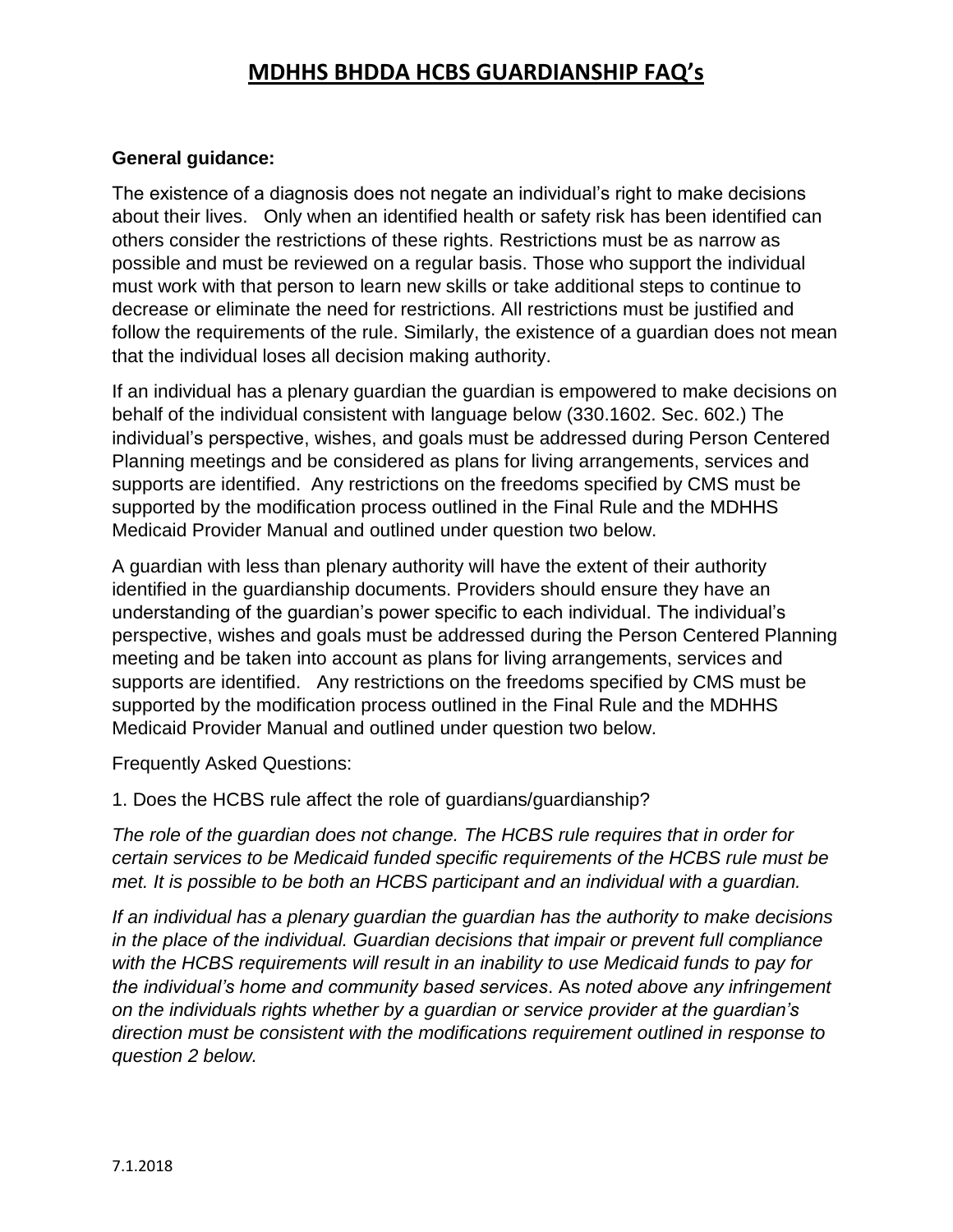2. Can a guardian require a provider to take action that restricts the freedoms of an individual?

*No. Modification or restrictions of an individual's rights must be based upon health or safety risks to the individual. Restrictions cannot be placed upon an individual based on the preferences, values or convenience of the guardian or the provider. As noted any modifications to an individual's freedoms as outlined by the Rule must be consistent with the required modification process and be clearly documented in the individuals Person Centered Plan of Service.*

*Any modification must be supported by a specific assessed need and justified in the person-centered service plan. The following requirements must be documented in the person-centered service plan:* 

*• Identify a specific and individualized assessed need.* 

*• Document the positive interventions and supports used prior to any modifications to the person-centered service plan.* 

*• Document less intrusive methods of meeting the need that have been tried but did not work.* 

*• Include a clear description of the condition that is directly proportionate to the specific assessed need.* 

*• Include regular collection and review of data to measure the ongoing effectiveness of the modification.* 

*• Include established time limits for periodic reviews to determine if the modification is still necessary or can be terminated.* 

*• Include the informed consent of the individual.* 

*• Include an assurance that interventions and supports will cause no harm to the individual.*

3. If an individual and their guardian disagree on things such as access to food or voting who gets to decide?

*Individuals are empowered to make their own decisions. CMS requires that any modifications of an individual's rights must follow a specific process. This process is outlined in the Michigan Medicaid Provider Manual and above (Q2). In the event that there is disagreement on access of an individual to certain freedoms these issues should be discussed in a person centered planning meeting with the goal of coming to a compromise that all parties are comfortable with. Any modifications must be paired with efforts to provide support to an individual to decease the need for the modification and increase their freedom. If agreement cannot be reached and the guardian is requesting*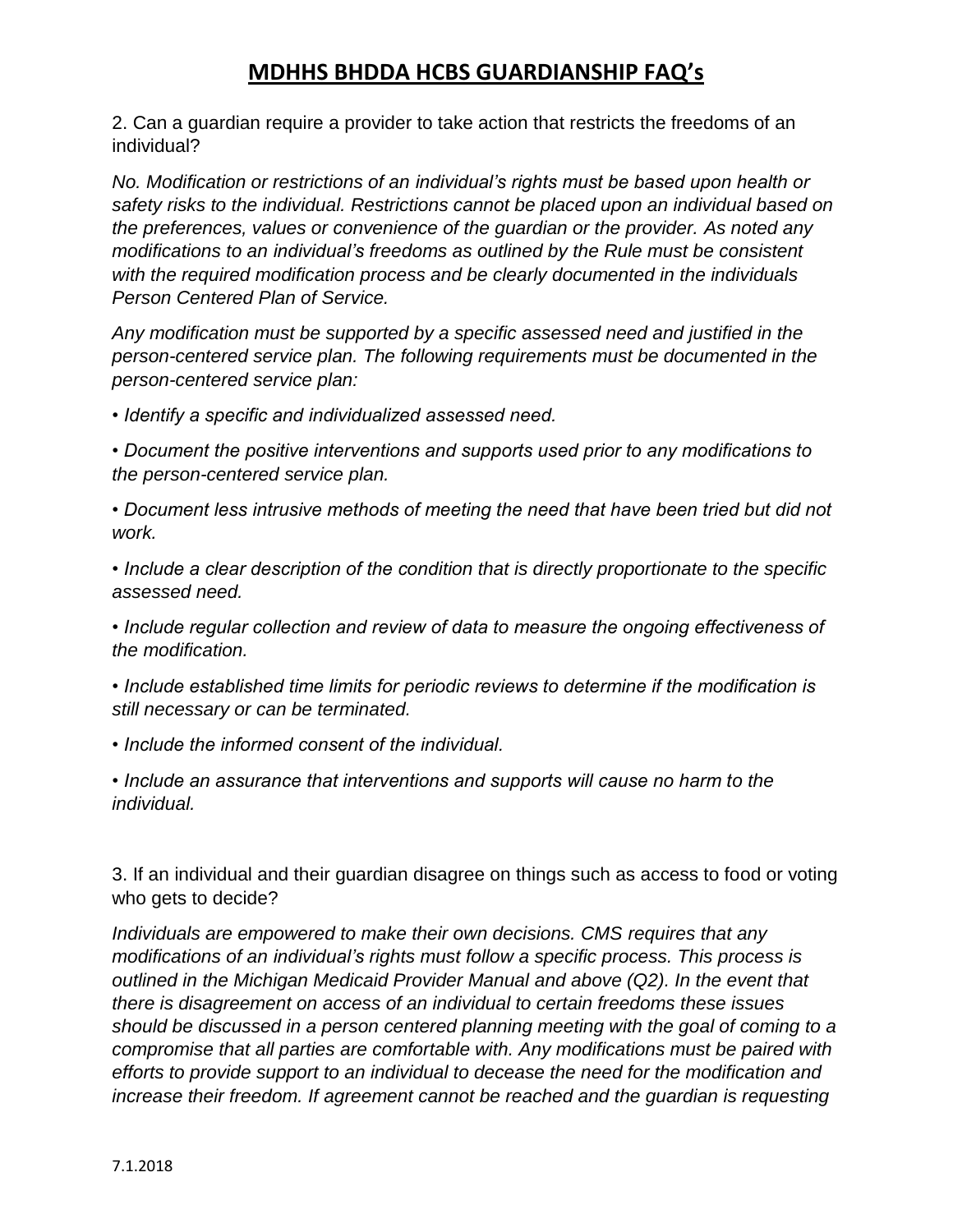*restrictions that cannot be justified as required by the rule the individual will lose their status as an HCBS Medicaid recipient.*

#### **MENTAL HEALTH CODE (EXCERPT)**

330.1602 Guardianship; use; design; limitation; partial guardianship.

Sec. 602.

(1) Guardianship for individuals with developmental disability shall be utilized only as is necessary to promote and protect the well-being of the individual, including protection from neglect, exploitation, and abuse; shall take into account the individual's abilities; shall be designed to encourage the development of maximum self-reliance and independence in the individual; and shall be ordered only to the extent necessitated by the individual's actual mental and adaptive limitations.

(2) If the court determines that some form of guardianship is necessary, partial guardianship is the preferred form of guardianship for an individual with a developmental disability.

**History:** 1974, Act 258, Eff. Aug. 6, 1975;-- Am. 1978, Act 527, Imd. Eff. Dec. 21, 1978;-- Am. 1995, Act 290, Eff. Mar. 28, 1996

330.1618 Hearing; powers and duties of court.

Sec. 618.

(1) The court, at a hearing convened under this chapter for the appointment of a guardian, shall do all of the following:

(a) Inquire into the nature and extent of the general intellectual functioning of the respondent asserted to need a guardian.

(b) Determine the extent of the impairment in the respondent's adaptive behavior.

(c) Determine the respondent's capacity to care for himself or herself by making and communicating responsible decisions concerning his or her person.

(d) Determine the capacity of the respondent to manage his or her estate and financial affairs.

(e) Determine the appropriateness of the proposed living arrangements of the respondent and determine whether or not it is the least restrictive setting suited to the respondent's condition.